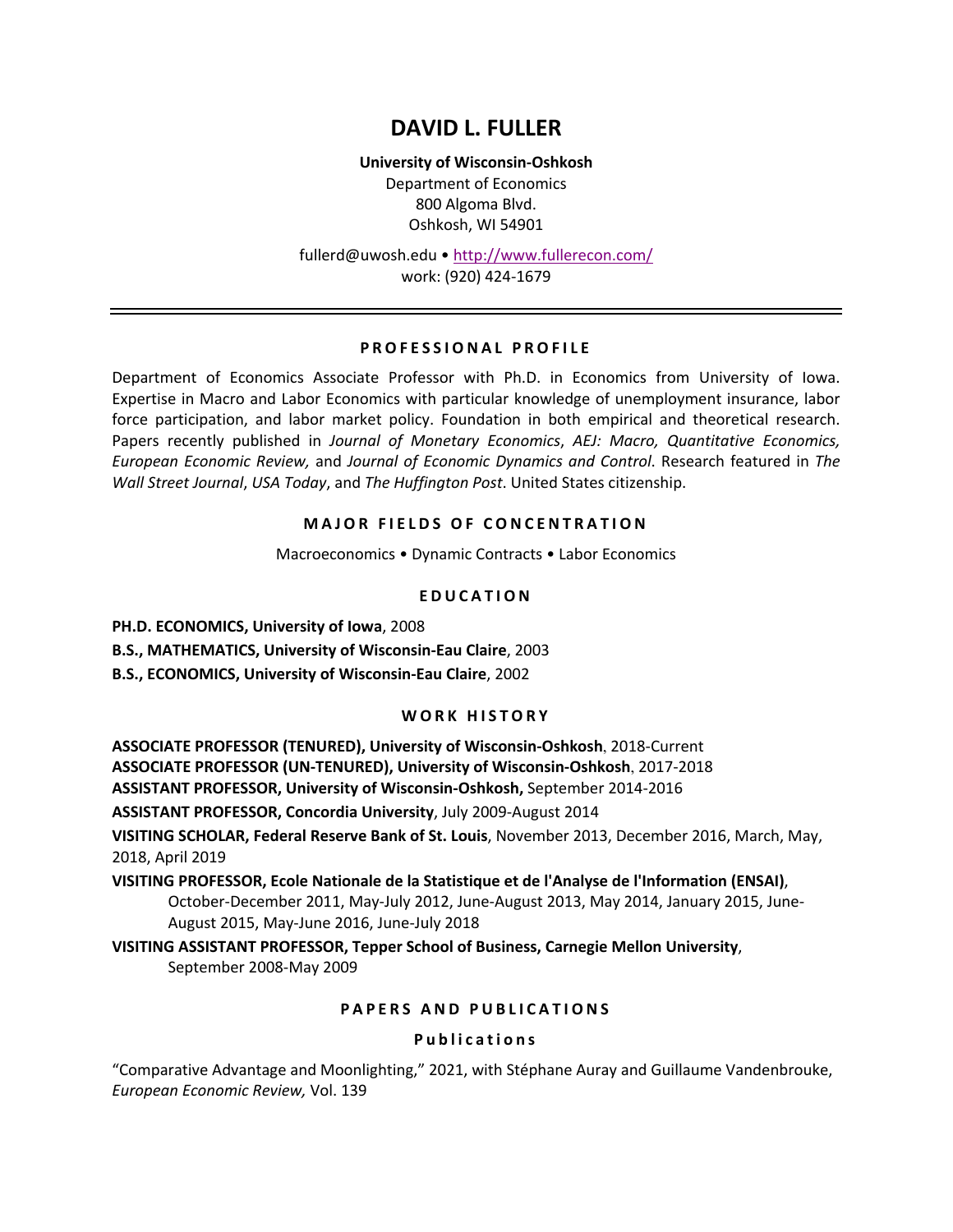"Eligibility, Experience Rating, and Unemployment Insurance Take-up," 2020, with Stéphane Auray, *Quantitative Economics*, Vol. 11, pp. 1059-1107

"Unemployment Insurance Take-up Rates in an Equilibrium Search Model," 2019, with Stéphane Auray and Damba Lkhagvasuren, *European Economic Review*, Vol. 112, pp. 1-31

"Monopoly Power with a Short Selling Constraint," 2018, with Robert Baumann and Bryan Engelhardt, *Quarterly Review of Economics and Finance*, Vol. 67, pp.8-13

**"**Estimating the relationship between labour market tightness, unemployment insurance benefits and union election activity," 2018, with Bryan Engelhardt and M. Ryan Haley, Vol. 25, pp. 354-358, *Applied Economics Letters*

"Unemployment Insurance Fraud and Optimal Monitoring," 2015, with B. Ravikumar and Yuzhe Zhang. Vol. 7, pp. 249-290, *AEJ: Macroeconomics*

"Adverse Selection and Moral Hazard: Quantitative Implications for Unemployment Insurance," 2014, *Journal of Monetary Economics*, Vol. 62, pp. 108-122.

"Productivity Insurance: The Role of Unemployment Benefits in a Multi-Sector Model," 2014, with Marianna Kudlyak and Damba Lkhagvasuren, *Journal of Economic Dynamics and Control*, Vol. 47, pp. 39- 53.

"Labor force participation and pair-wise efficient contracts with search and bargaining," 2012, with Bryan Engelhardt, *Labour Economics,* Vol. 19, Issue 3, pp. 388-402.

## **Working Papers**

"Household Income, Liquidity, and Optimal Unemployment Insurance," 2021, with Stéphane Auray and Nicolas Lepage-Saucier, Under Review, *American Economic Journal: Macroeconomics*

"On the Role of a (Persistent) Sectoral Match Shock in Mobility and Wages," 2021, with Stéphane Auray, Damba Lkhagvasuren, Antoine Terracol

"A Precautionary Tale: Unemployment Insurance Policy with Concealed Earnings," 2021, with M. Ryan Haley

## **Work in Progress**

"Explaining the Trends in Teenage Pregnancy," 2021, Stephane Auray and Guillaume Vandenbrouke

"Optimal SNAP Benefits," 2021

"Concealed Earnings Fraud," 2021, with B. Ravikumar and Yuzhe Zhang

"Job Search Requirements," 2021, with Chad Cotti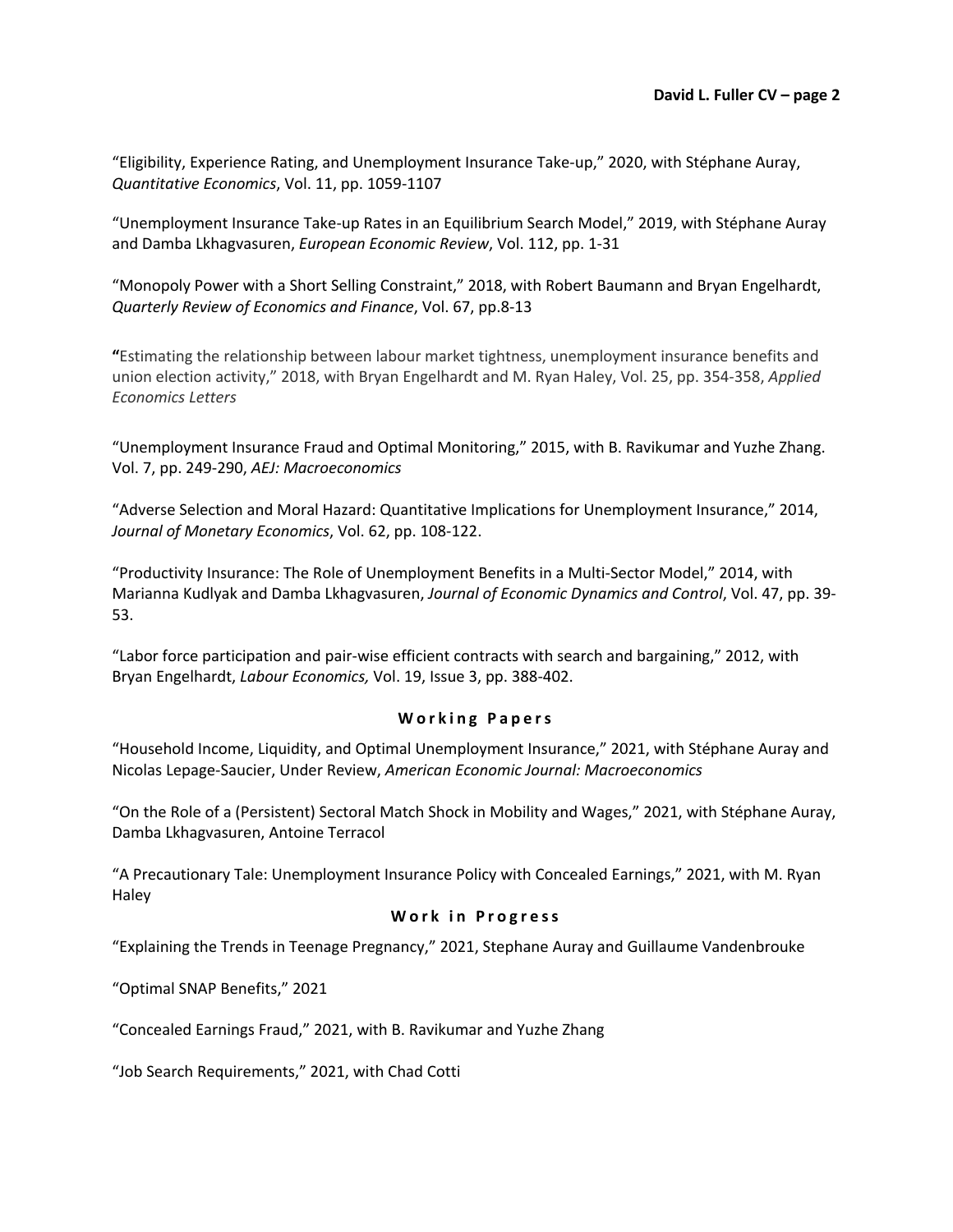"Public Insurance Against Displacement Risk," 2021, with Ahmet Akyol

"Recall and Unemployment in the U.S. Labor Market," 2021, with Stephane Auray and Nicolas Lepage-Saucier

# **Other Publication s**

"Multiple Jobholders," with Stéphane Auray and Guillaume Vandenbrouke, 2018, *Economic Synopses,*  Federal Reserve Bank of St. Louis, No. 32.

"Unemployment Benefits: How Much Money Goes Unclaimed?," 2013, with B. Ravikumar and Yuzhe Zhang, *Economic Synopses*, Federal Reserve Bank of St. Louis, No. 18

"Who Is Concealing Earnings and Still Collecting Unemployment Benefits?," April 2013, with B. Ravikumar and Yuzhe Zhang, *The Regional Economist*, Federal Reserve Bank of St. Louis, Vol. 21, No. 2

"Unemployment Insurance: Payments, Overpayments, and Unclaimed Benefits," Oct. 2012, with B. Ravikumar and Yuzhe Zhang, *The Regional Economist*, Federal Reserve Bank of St. Louis, Vol. 20, No. 4

"Unemployment Insurance Fraud," with B. Ravikumar and Yuzhe Zhang, 2012, *Economic Synopses,*  Federal Reserve Bank of St. Louis, No. 28.

#### **BOOKS**

"L'assurance-chômage aux Etats-Unis," *Presse de la Fondation Nationale des Sciences Polltiques (Sciences Po)*, with Stéphane Auray, 2015

#### **GRANT FUNDING**

Tommy G. Thompson Center of Public Leadership, \$55,000, 2021-2022, with Chad Cotti UW-Oshkosh Faculty Development Research Summer Grant, 7.5%, 2021 UW-Oshkosh Faculty Development Research Summer Grant, 7.5%, 2020 UW-Oshkosh Faculty Development Teaching Summer Grant, 7.5%, 2020 Chaire Securisation des parcours professionnels, € 5,000, 2019-2021, with Stephane Auray UW-Oshkosh Faculty Development Research Summer Grant, 15%, 2019 UW-Oshkosh Faculty Development Research Summer Grant, 7.5%, 2018 Chaire Securisation des parcours professionnels, € 10,000, 2017-2019, with Stephane Auray UW-Oshkosh Faculty Development Teaching Summer Grant, 7.5%, 2017 Chaire Securisation des parcours professionnels, € 15,000, 2015-2017, with Stephane Auray UW-Oshkosh Faculty Development Research Summer Grant, 15%, 2016 UW-Oshkosh Faculty Development Research Summer Grant, 7.5%, 2015 Chaire Securisation des parcours professionnels, € 10,000, 2013-2014, with Stephane Auray FQRSC Nouveaux Chercheurs Grant, \$39,532, 2011-2014

## **CONFER ENCES, SEMINARS , AN D PRESENTATIONS**

SED Annual Meeting, Minneapolis, MN, July 2021 SCE 27<sup>th</sup> International Conference on Computing in Economics and Finance, Virtual, June, 2021 Midwest Macro Meetings, Michigan St., November 2019 SED Annual Meetings, Mexico City, Mexico, July 2018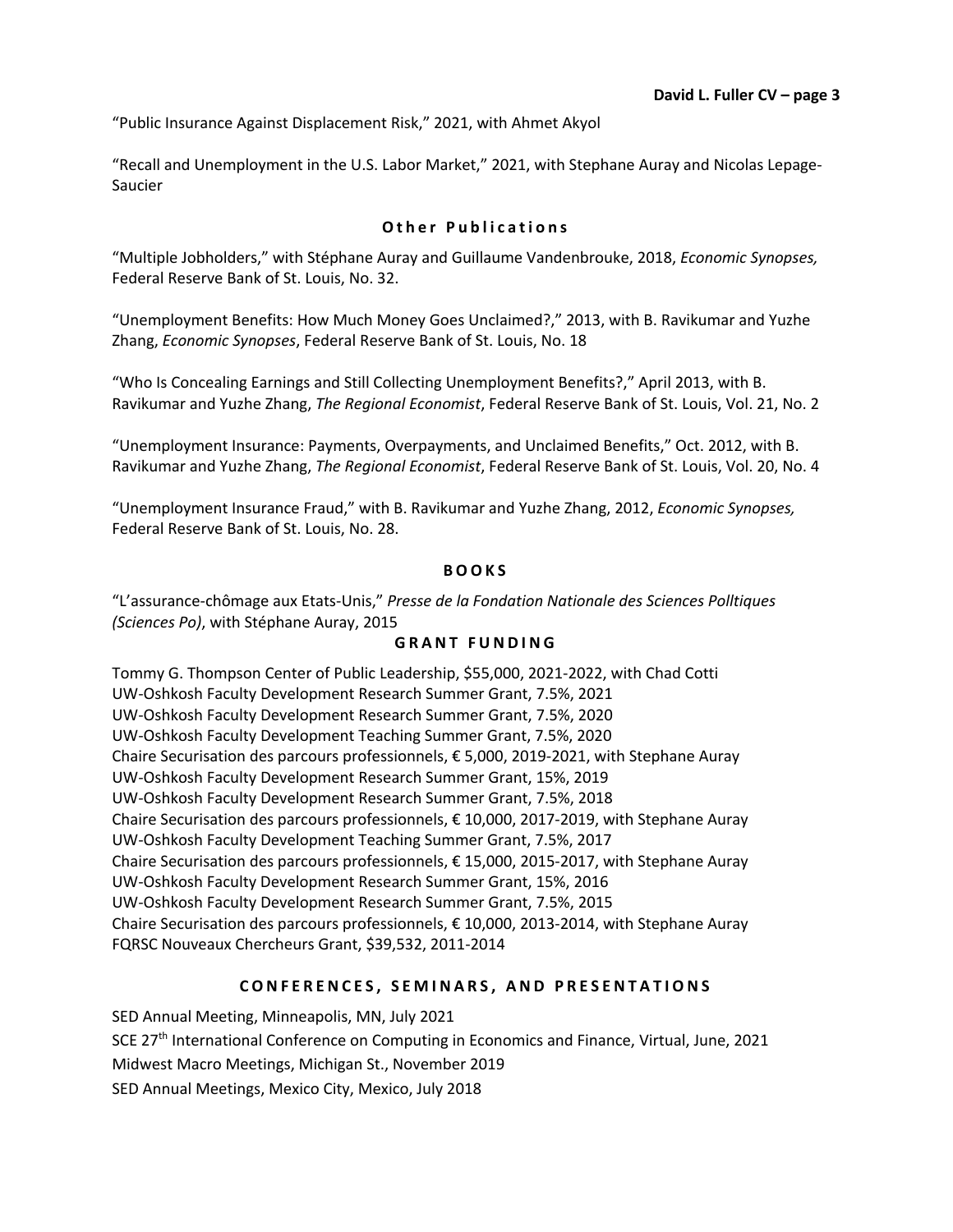AEA Annual Conference (Invited), Atlanta, GA, January 2019 Midwest Theory Conference, Drexel, Philadelphia, May 2018 SCE 23<sup>rd</sup> International Conference on Computing in Economics and Finance, New York, NY, 2017 Wisconsin Economics Association, Stevens Point, WI, October 2016 ENSAI Workshop, Rennes, France, May 2016 Midwest Macro Meetings, Rochester, NY, November 2015 ENSAI Economic Day, Rennes, France, June 2015 Iowa Alumni Workshop, Iowa City, IA, May 2015 SED Annual Meetings, Toronto, Canada, June 2014 Federal Reserve Bank of Atlanta, GA, November 2014 AEA Annual Conference, Philadelphia, PA, January 2014 Midwest Macro Meetings, Minneapolis, MN, November 2013 SAET Annual Conference, Paris, France, July 2013 Midwest Theory Conference, Wash. U., November 2012 Midwest Macro Meetings, Boulder CO, November 2012 CREST-INSEE (invited), Paris, France, July 2012 Search and Matching Network Annual Conference, Cyprus, June 2012 5<sup>th</sup> Ensai Economic Day, Rennes, France, June 2012 Midwest Macro Meetings, South Bend, IN, May 2012 Midwest Macro Meetings, Nashville, TN, May 2011 Texas Tech University (invited), May 2011 York University (invited), April 2011 College of the Holy Cross (invited), March 2011 Iowa Alumni Workshop, Iowa City, IA, April 2010 Midwest Macro Meetings, Bloomington, IN, May 2009 SED Meetings, Boston, MA, July 2008 Midwest Economics Association Annual Meeting, Minneapolis, MN, March 2007 Iowa Alumni Workshop, Iowa City, IA, March 2007 Midwest International Economics and Economic Theory Meetings, Minneapolis, MN, April 2007 Midwest Macroeconomics Meetings, Cleveland, OH, April 2007

# **REFEREE ACTIVITY**

American Economic Review Quantitative Economics

AEJ Micro

European Economic Review

Review of Economic Dynamics

Journal of Economic Dynamics and Control

- Journal of Mathematical Economics
- Canadian Journal of Economics
- Applied Financial Economics